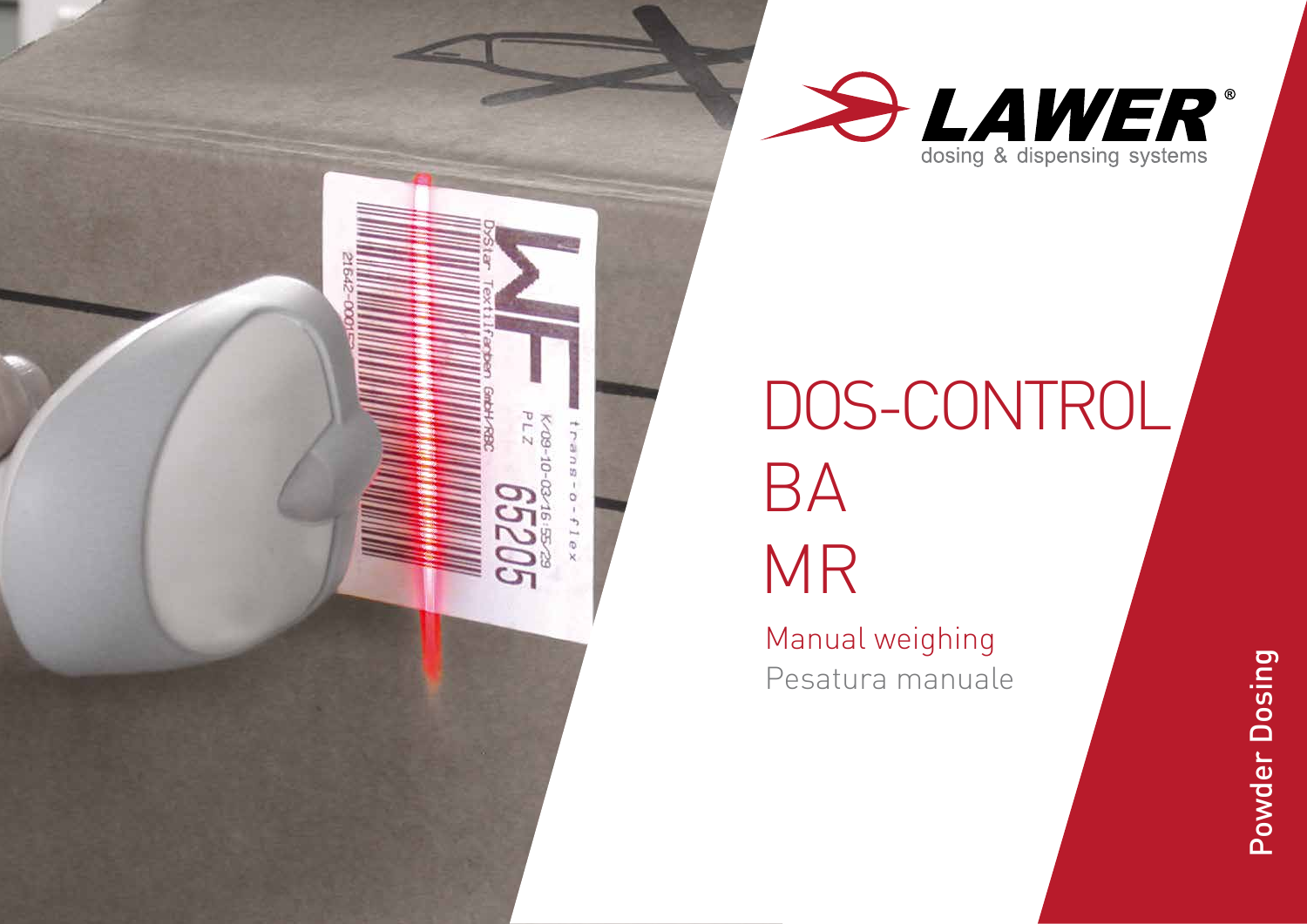

### **DOS-CONTROL** Check weight system Pesatura controllata

The check weight system facilitates recipe management, assisting the operator during the weighing process to control with precision every component of the recipe in order to guarantee the traceability of the operation with subsequent recipe and inventory control.

Il sistema di pesatura assistita permette la gestione delle ricette, guidando l'operatore durante il processo di pesatura, per dosare con precisione ogni componente della ricetta e per garantire la tracciabilità di ogni operazione ed il controllo della situazione di magazzino.

# **Operation**

- / selection of the recipe to be weighed
- / the software proposes the list of products and the weighing tolerance
- / product control with bar-code reader
- / product weighing to the pre-set tolerance
- / validation and release of the identification label
- / selezione ricetta da pesare
- / il software propone l'elenco delle componenti e le tolleranze di pesatura configurate
- / controllo prodotto da pesare con lettore codici a barre
- / dosaggio del prodotto fino al raggiungimento della tolleranza configurata
- / conferma e rilascio etichetta identificativa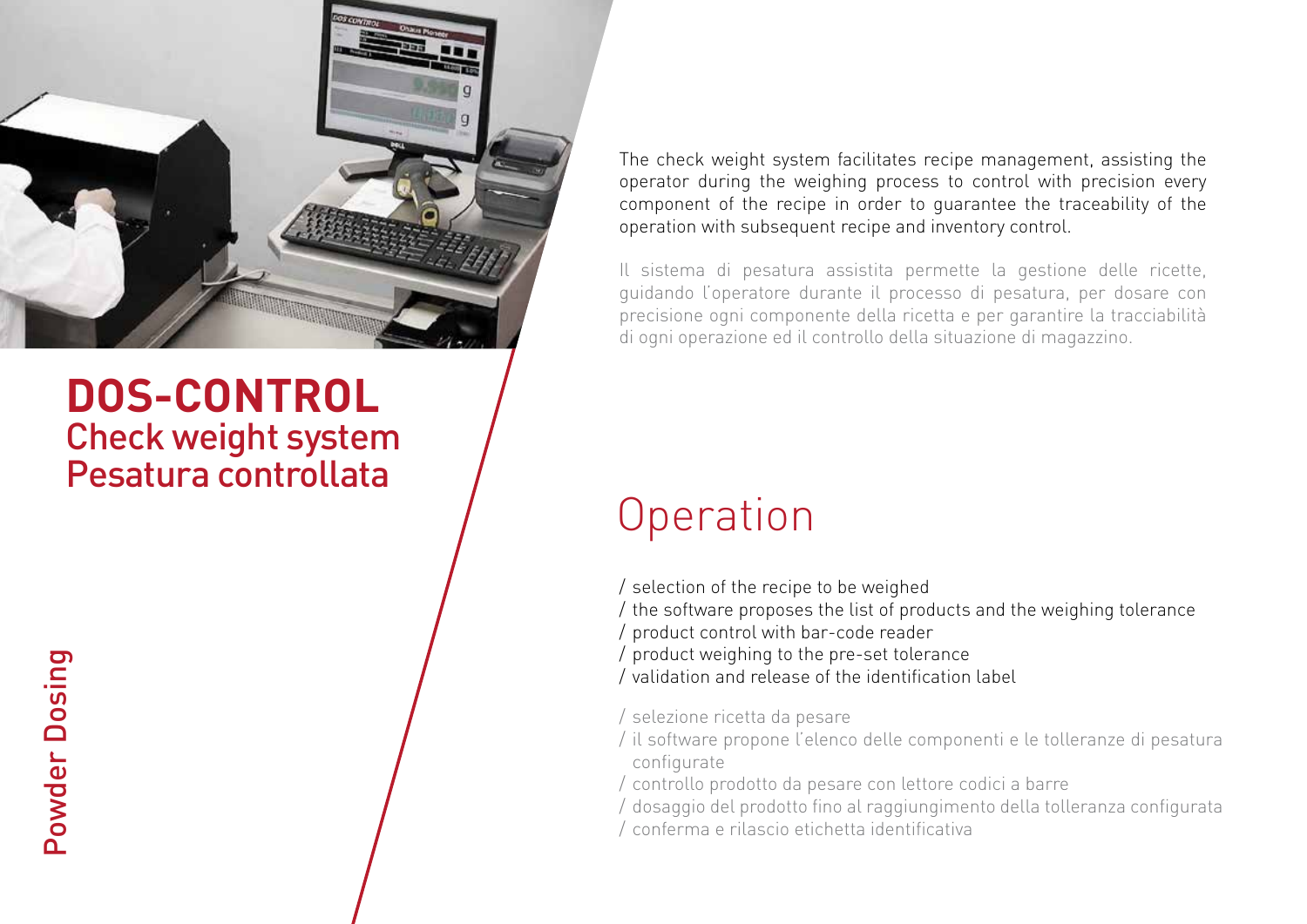# **ADVANTAGES AND BENEFITS** MANUAL WEIGHING

- manual weighing operations simplification and rationalization
- / waste, identification of errors and elimination of weighing errors
- / precision dosing guaranteed by the control software
- / traceability of all the operations
- / inventory control and reports
- / optimal environmental and safe working conditions guaranteed by powder suction systems
- / storage space reduction and optimization





- / semplificazione e razionalizzazione delle operazioni di pesatura manuale
- / eliminazione sprechi ed errori d'identificazione prodotto o di pesatura
- / precisione di dosaggio garantita da software di controllo
- / tracciabilità delle operazioni svolte e delle ricette pesate
- / controllo magazzino e reportistica
- / condizioni igienico-ambientali ottimali garantite da sistemi d'aspirazione ed abbattimento polveri volatili
- / riduzione ed ottimizzazione spazi di stoccaggio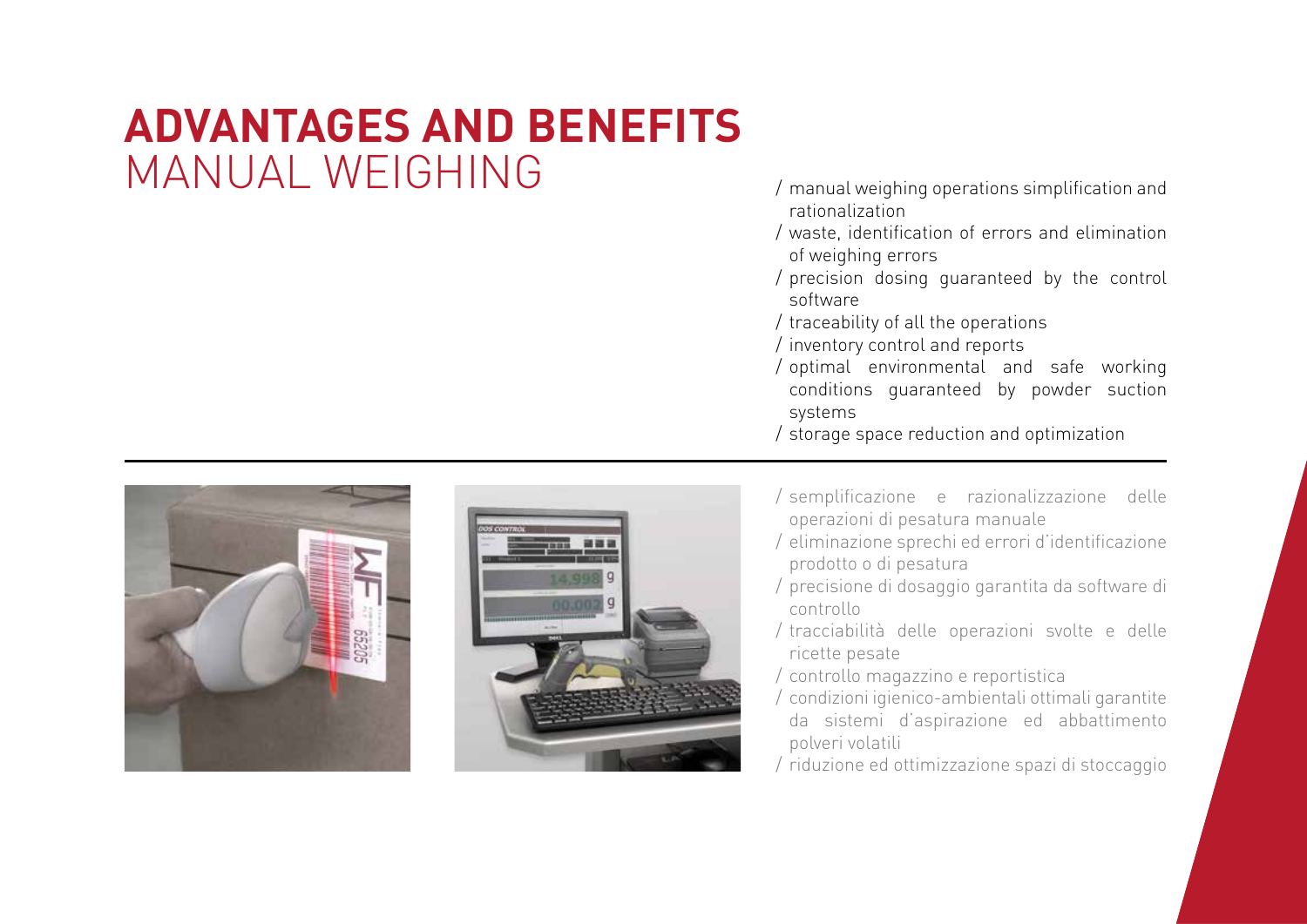

### **BA** Downdraught Extraction table Banco Aspirante

# **Operation**

The Downdraught Extraction table provides a safe working environment for weighing powdered dyes and chemicals, using the downdraught suction system.

Il Banco Aspirante permette la pesatura dei prodotti in polvere, assicurando condizioni igienico-ambientali ottimali grazie ai suoi sistemi d'aspirazione polveri volatili.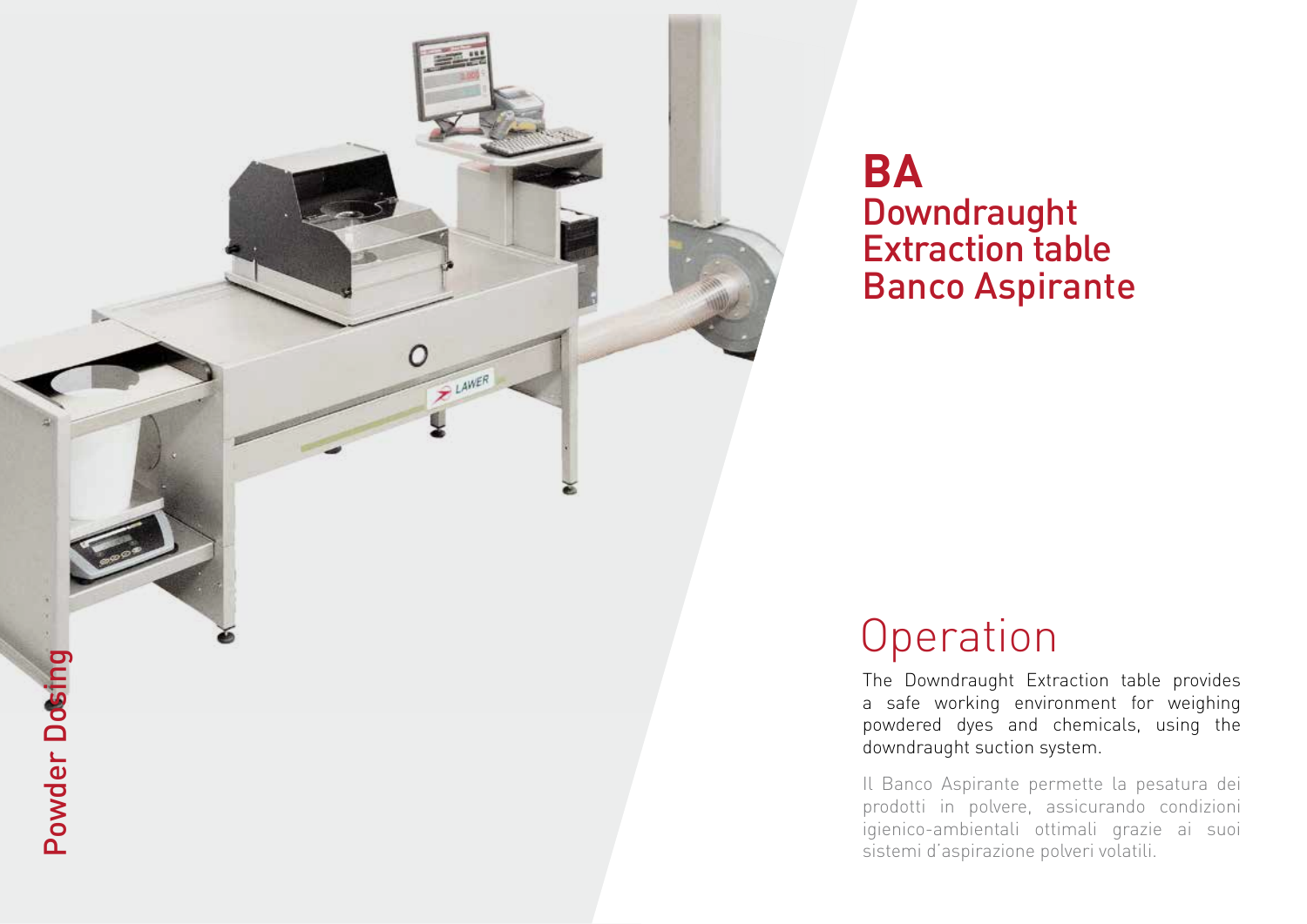

# **Characteristics**

/ working table

- / traversing scale holder (450 x 650 x 300 h)
- / powder suction system
- / side scale station for large quantities (Optional) (550 x 700 x 850 h)
- / PC and printer station
- / centrifugal extractor (floor or wall installation) (1000 m3/h 1,1 KW)

/ tavolo con ripiano di lavoro

- / slitta porta bilancia (450 x 650 x 300 h)
- / cappa aspirazione polveri volatili
- / porta-bascula laterale per dosaggio grandi quantità (Opzionale) (550 x 700 x 850 h)
- / ripiano porta PC e stampante
- / estrattore centrifugo (installazione a pavimento o parete) (1000 m3/h 1,1 KW)

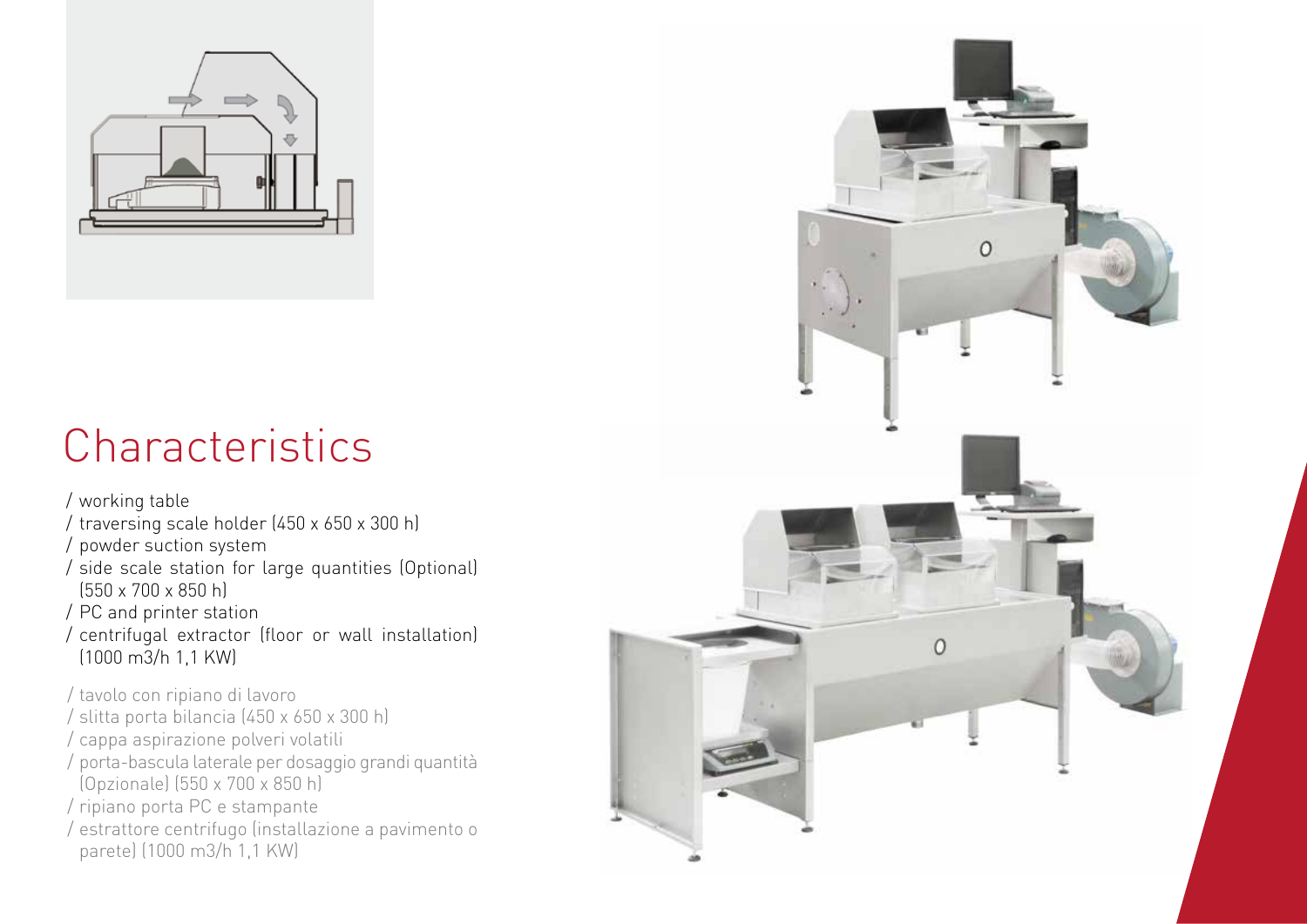

### **MR** Rotary Store Magazzino Rotante

# **Operation**

The Rotary Store has been designed to store drums and boxes of powder products in a small space ensuring the quick and easy withdrawal for the weighing operation. The rotary stores rotates to the designated position using the most efficient direction, either forward or reverse. The working area is on a traversing trolley with dust extraction system which grants the perfect environmental and working area conditions.

Il Magazzino Rotante permette lo stoccaggio in spazi ridotti di fusti o confezioni di prodotti in polvere garantendo un rapido ed agevole prelievo per le operazioni di pesatura. I ripiani ruotano nella posizione selezionata scegliendo la direzione più efficiente. L'area di lavoro su carrello scorrevole garantisce condizioni igienico-ambientali ottimali grazie al sistema d'aspirazione ed abbattimento polveri.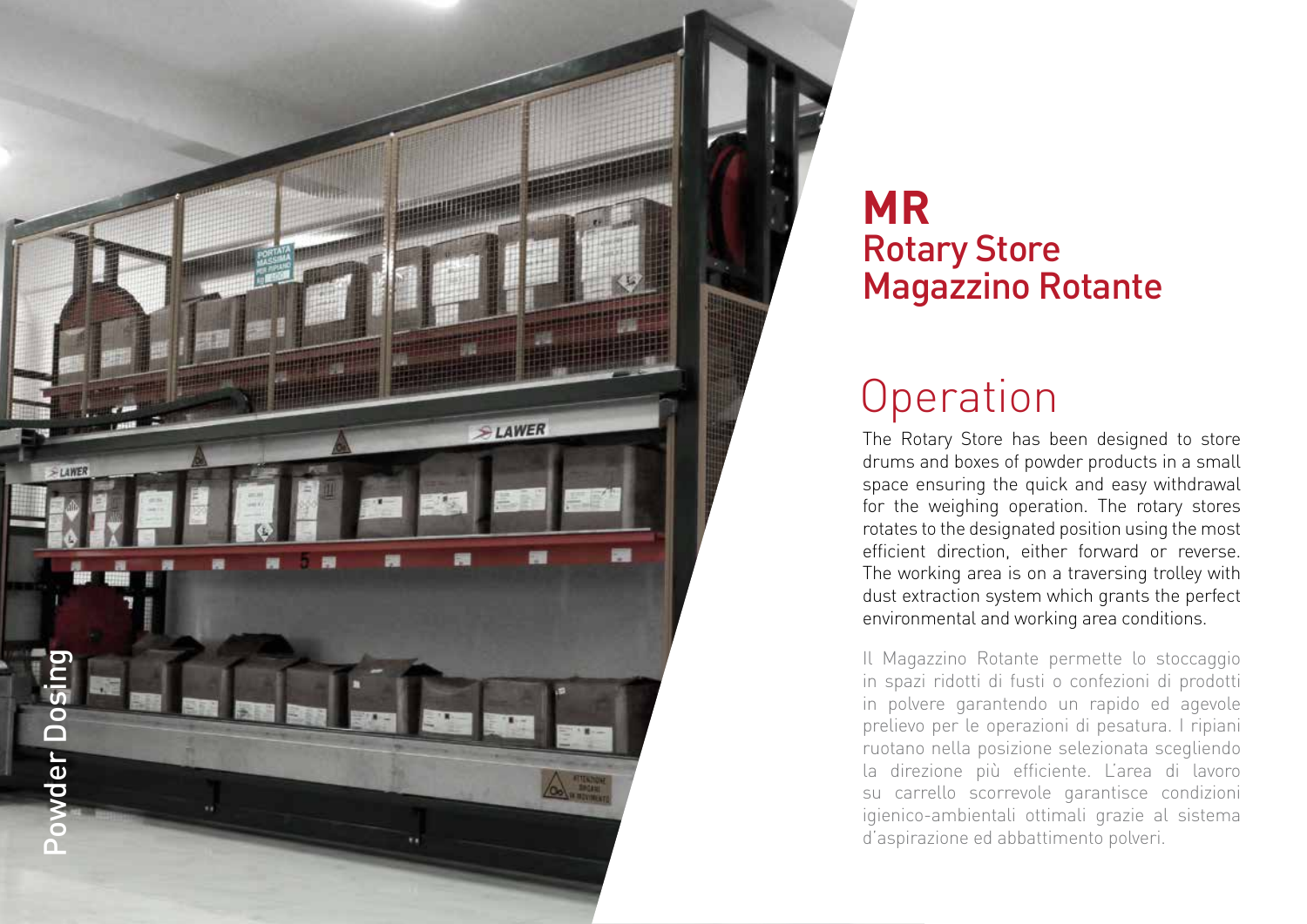

# **Characteristics**

- / configuration from 6 to 12 shelves
- / shelf selection touch screen
- / clockwise/anti-clockwise shelves rotation
- / weighing trolley with dust extraction system
- / three-sided protective screening with photocell barrier at working area
- / double chamber filter system
- / Auto-Search system for the automatic location of the powder (Optional)
- / configurazione da 6 a 12 ripiani
- / tastiera touch per selezione ripiani
- / rotazione bidirezionale ripiani
- / carrello porta-bilance con sistema aspirazione polveri
- / grigliati di protezione su tre lati e fotocellule a barriera in area di lavoro
- / aspirazione polveri
- / sistema Auto-Search per ricerca automatica prodotto (Opzionale)